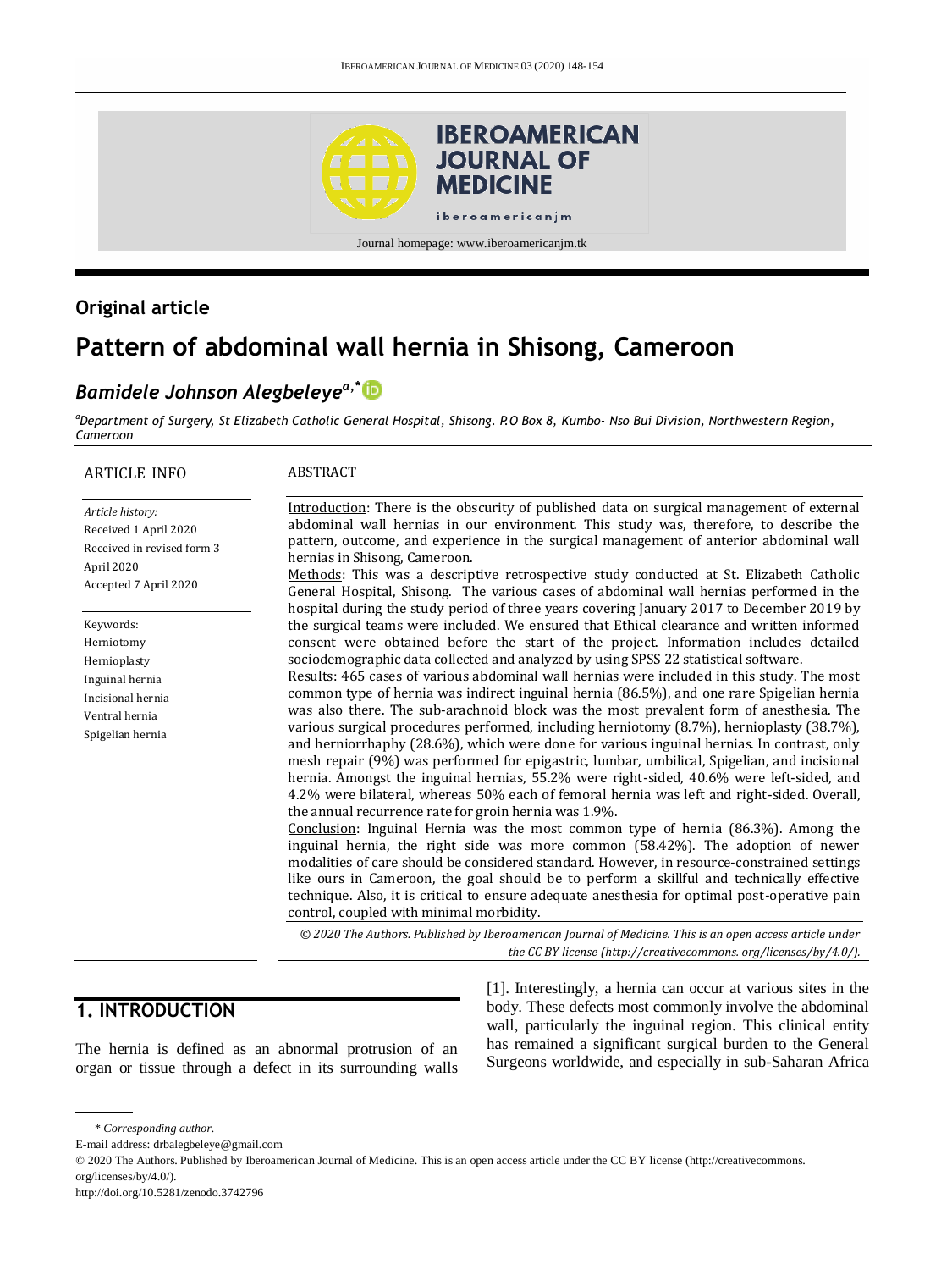[1]. Indeed, hernias are known to be frequently responsible for morbidity and mortality in various parts of Africa [2-8]. Abdominal wall hernia repair is a highly prevalent surgical operation, which accounts for 15-18% of all surgical procedures at the typical surgical unit [1-3]. Similarly, an estimated 7 in 10 cases of all abdominal wall hernias occur in the groin, thus making inguinal hernias the most frequently occurring type of hernia [2, 3, 9, 10]. Therefore, the inguinal hernia has an incidence of 175 per 100,000. However, only a few fractions of these are repaired surgically [2, 11, 12].

Surprisingly, a significant body of knowledge has been acquired on the inguinal region anatomy from cadaver dissections in the nineteenth century. This development has enhanced tremendous progress in the surgery of inguinal hernias [13, 14]. Consequentially, the publications of surgeons such as Cooper, Franz Hasselbach, Antonio Scarpa, and Jules Germain Cloquet on the formation mechanisms and the management modality of inguinal hernia formed the basis of modern surgery [13, 14]. Most abdominal anterior wall hernias are inguinal hernias, followed by femoral and umbilical hernias, respectively [13, 14].

Various factors are contributing to the etiology of different types of hernia. These factors include, i) fundamental design weakness, ii) weakness due to structures entering and leaving the abdomen, iii) developmental failures, iv) genetic defect of collagen, v) sharp and blunt trauma, vi) weakness due to aging and pregnancy, vii) primary neurological and muscle diseases, and viii) excessive intraabdominal pressure [15, 16]. The standard reasons for the repair of hernia include a) relief of symptoms, b) prevention of progression, and with further weakening of the anterior abdominal wall, c) preventions of complications such as acute incarceration and strangulation, d) addressing economic, employment, workers compensation issues, and e) treatment of incarceration and strangulation. Contraindications of repair of hernia include a) the presence of ascites, b) skin sepsis or other active infections, c) pregnancy, and d) reversible causes of increased intra-abdominal pressure—for example, prostatism, acute respiratory exacerbation and severe constipation [15-17].

Furthermore, the original description of inguinal hernia repair by Bassini was first published in 1887. The development has given rise to several other techniques for hernia repair, including Darning, Desarda, Modified Bassini, Shouldice, Lichtenstein mesh repair. Interestingly, laparoscopic repair is being advocated very lately in several works of literature [18-23]. Besides, Laparoscopic and Lichtenstein mesh repair is both gaining popularity in recent times [23] mostly because of the benefit of a rapid return to normal activities, in addition to low recurrence rates [24]. Nonetheless, there have been concerns about the non-availability of mesh and laparoscopy in most centers in developing countries because of poor socioeconomic status and non-affordability by the patients. For these reasons, Laparoscopic and Lichtenstein mesh repair techniques for

inguinal hernia are not accessible in the sub-Saharan African countries. Therefore, the traditional suturing techniques such as Shouldice, Darning, Desarda, and Modified Bassini are still practiced widely in this part of the world [25, 26].

Moreover, several challenges have been identified in the surgical management of groin hernias in our developing countries [2, 27, 28]. These limitations include i) delayed clinical presentation of patients, and ii) very inadequate privately-funded health care financing. The overall goal, therefore, is to maintain a balance between expensive cutting-edge techniques and an affordable surgical practice [2, 27, 28]. Subsequently, it is expedient to ensure adequate training for surgical trainees. The ultimate aim of any repair is a low perioperative complication profile that guarantees the largely predominant male population early return to a healthy lifestyle and work [2, 29]. There is no existing publication on abdominal wall hernias in our settings in particular. This study was therefore undertaken to describe the pattern, outcome, and our experience in the surgical management of anterior abdominal wall hernias in Shisong, Cameroon.

#### **2. METHODS**

The descriptive retrospective study was conducted at St. Elizabeth Catholic General Hospital, Shisong. The facility is a tertiary health institution situated in the Northwestern region of Cameroon. The various cases of various abdominal wall hernias performed in the hospital during the study period of three (3) years covering January 2017 to December 2019 by the surgical teams were included. We retrieved the case folders of all the adult patients with the clinical diagnosis of an external abdominal wall hernia seen in our surgical services during the study period. Relevant data, including the patients' sociodemographic information, clinical presentation, anesthetic, and surgical treatments, along with outcomes, were retrieved from the case files in addition to the detailed follow-up. The data were analyzed using SPSS Version 22.0. The findings were presented with descriptive statistics utilizing frequency distribution, percentages, range, mean, tables, and charts as appropriate. Continuous variables were compared by student t-test while proportions or specific parameters by chi-square test or two tail fisher's exact test as necessary. A P-value of  $\leq 0.05$  was considered statistically significant. The relationship between any two variables was, therefore, determined by Pearson's correlation coefficient.

#### **3. RESULTS**

During the study period of three (3) years covering January 2017 to December 2019, a total of 553 cases were operated for various abdominal wall hernias. Out of these, 88 cases were excluded as the records could not be retrieved for 28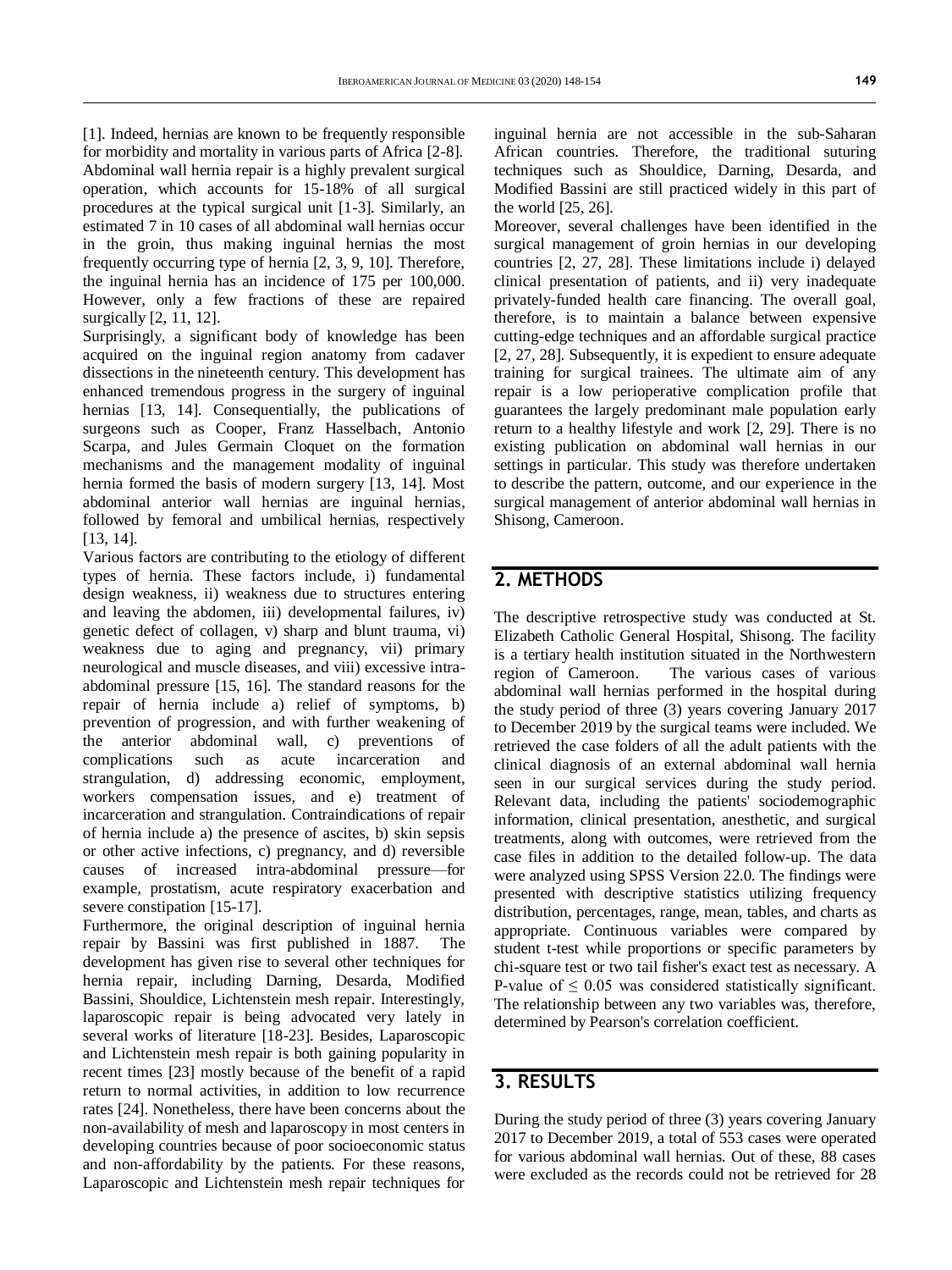cases, and the rest 60 cases comprised of congenital hydrocele for which herniotomy had been performed. Thus 465 cases of various abdominal wall hernias were included in this study. There were 82.4% males and 17.6% females (figure 1), and their age distributions are shown in figure 2. Inguinal hernia (86.3%) consisted of a majority of the series followed by incisional hernia (5.8%), umbilical (3.2%), epigastric (2.4%), femoral (1.9%) and lumbar and Spigelian (0.2% each) (Table 1).

| Table 1. Category of abdominal wall hernia |                    |                    |  |  |
|--------------------------------------------|--------------------|--------------------|--|--|
| Category of hernia                         | Number of<br>cases | Percentage $(\% )$ |  |  |
| <b>Inguinal hernia</b>                     | 401                | 86.3               |  |  |
| <b>Incisional Hernia</b>                   | 27                 | 5.8                |  |  |
| <b>Umbilical Hernia</b>                    | 14                 | 3.2                |  |  |
| <b>Epigastric Hernia</b>                   | 11                 | 2.4                |  |  |
| <b>Femoral Hernia</b>                      | 10                 | 1.9                |  |  |
| Lumbar Hernia                              |                    | 0.2                |  |  |
| Spigelian Hernia                           |                    | 0.2                |  |  |
| <b>TOTAL</b>                               | 465                | 100                |  |  |

The distribution of the groin hernias includes bubonocele, funicular, and complete inguinoscrotal hernia types were seen in 80 (32%), 60 (24%), and 95 (38%) patients respectively. In 15 patients (6%), the extent of groin hernia was not stated.

The range of common comorbidities associated with the study cohort includes Hypertension (37.5%), Diabetes mellitus (33.7%), and Chronic Obstructive Airway Disease (5.6%) based on Table 2.

| Table 2. Comorbidities associated with abdominal wall<br>hernias |                        |                    |  |  |
|------------------------------------------------------------------|------------------------|--------------------|--|--|
| <b>Comorbidities</b>                                             | <b>Number of cases</b> | Percentage $(\% )$ |  |  |
| <b>Hypertension</b>                                              | 39                     | 37.5               |  |  |
| <b>Diabetes mellitus</b>                                         | 33                     | 33.7               |  |  |
| <b>Chronic Obstructive</b><br><b>Airway Disease</b>              |                        | 5.6                |  |  |
| <b>Others</b>                                                    | 23                     | 23.2               |  |  |
| <b>TOTAL</b>                                                     | 102                    | 100                |  |  |

Regarding the occupational status of the participants, most of the patients (64%) were artisans and farmers; therefore, they did not have any formal education.

The sub-arachnoid block was done in 352 (75.8%) patients, and this was the most prevalent form of anesthesia. Others were general anesthesia in 88 (18.8%) patients, total intravenous anesthesia in 2 (0.4%) patients, and local infiltration in 23 (5%) patients.

In this series, the various surgical procedures performed are outlined in Table 3, including herniotomy (8.7%), hernioplasty (38.7%), and herniorrhaphy (28.6%), which were done for various inguinal hernias. In contrast, only mesh repair (9%) was performed for epigastric, lumbar, umbilical, Spigelian, and incisional hernia.

| Table 3. The various surgical procedures performed           |                          |                     |  |  |
|--------------------------------------------------------------|--------------------------|---------------------|--|--|
| <b>Inguinal hernia</b><br>A.                                 |                          |                     |  |  |
| <b>Variables</b>                                             | <b>Number</b>            | Percentages $(\% )$ |  |  |
| <b>Bassini</b> or                                            | 241                      | 60                  |  |  |
| modification                                                 |                          |                     |  |  |
| <b>Shouldice</b>                                             | 40                       | 10                  |  |  |
| <b>Nylon Darning</b>                                         | 79                       | 19.5                |  |  |
| Desarda Repair                                               | 16                       | 4.0                 |  |  |
| Litchenstein                                                 | 26                       | 6.5                 |  |  |
| <b>Repair</b>                                                |                          |                     |  |  |
| <b>TOTAL</b><br>402<br>100<br>Epigastric hernia<br><b>B.</b> |                          |                     |  |  |
|                                                              |                          |                     |  |  |
| <b>Variables</b>                                             | <b>Number</b>            | Percentages $(\% )$ |  |  |
| <b>Primary closure</b><br>alone                              | 8                        | 66.7                |  |  |
| <b>Primary closure</b><br>and on-lay mesh                    | $\overline{\mathcal{L}}$ | 33.3                |  |  |
| <b>TOTAL</b>                                                 | 12                       | 100                 |  |  |
|                                                              |                          |                     |  |  |
| <b>Incisional hernia</b><br>C.                               |                          |                     |  |  |
| <b>Variables</b>                                             | <b>Number</b>            | Percentages $(\% )$ |  |  |
| <b>Primary closure</b>                                       | 18                       | 64.3                |  |  |
| <b>Primary closure</b><br>and on-lay mesh                    | 8                        | 28.6                |  |  |
| <b>Keel repair</b>                                           | $\mathfrak{D}$           | 7.1                 |  |  |
| <b>TOTAL</b>                                                 | 28                       | 100                 |  |  |
| <b>Umbilical hernia</b><br>D.                                |                          |                     |  |  |
| <b>Variables</b>                                             | <b>Number</b>            | Percentages (%)     |  |  |
| <b>Primary closure</b>                                       | 12                       | 80                  |  |  |
|                                                              | $\overline{3}$           | 20                  |  |  |
| Mayo Repair<br><b>TOTAL</b>                                  | 15                       | 100                 |  |  |
| <b>Femoral hernia</b><br>E.                                  |                          |                     |  |  |
| <b>Variables</b>                                             | <b>Number</b>            | Percentages $(\% )$ |  |  |
| Lockwood                                                     | 5                        | 62.5                |  |  |
| <b>McEvedy</b><br><b>TOTAL</b>                               | 3                        | 37.5                |  |  |

For the eight (8) cases of femoral hernia in our series, five (5) cases were approached via Lockwood inferior technique, and the rest 3 cases had McEvedy approach. Overall, the recurrence rate was nine (9) patients (1.9%) in our series, essentially were inguinal hernias. The bulk of inguinal hernia in our series was indirect inguinal hernia (217, 90.2%). Out of the 241 cases of inguinal hernia, 20 (8.4%) presented with strangulation, and 14 (5.8%) filed with features of obstruction and were thus tackled as an emergency. Amongst the inguinal hernias, 55.2% were right-sided, 40.6% were left-sided, and 4.2% were bilateral, whereas 50% each of femoral hernia was left and rightsided. in our series The only Spigelian hernia in the cohort was left-sided based on Table 4. Amongst the incisional hernias, 30.8% had a previous history of hysterectomy, 20.1% had cholecystectomies, 12.4% had intestinal obstruction, and 10.3% had exploratory laparotomy for various other reasons, and 26.4% had a history of perforation peritonitis in the past (Table 5).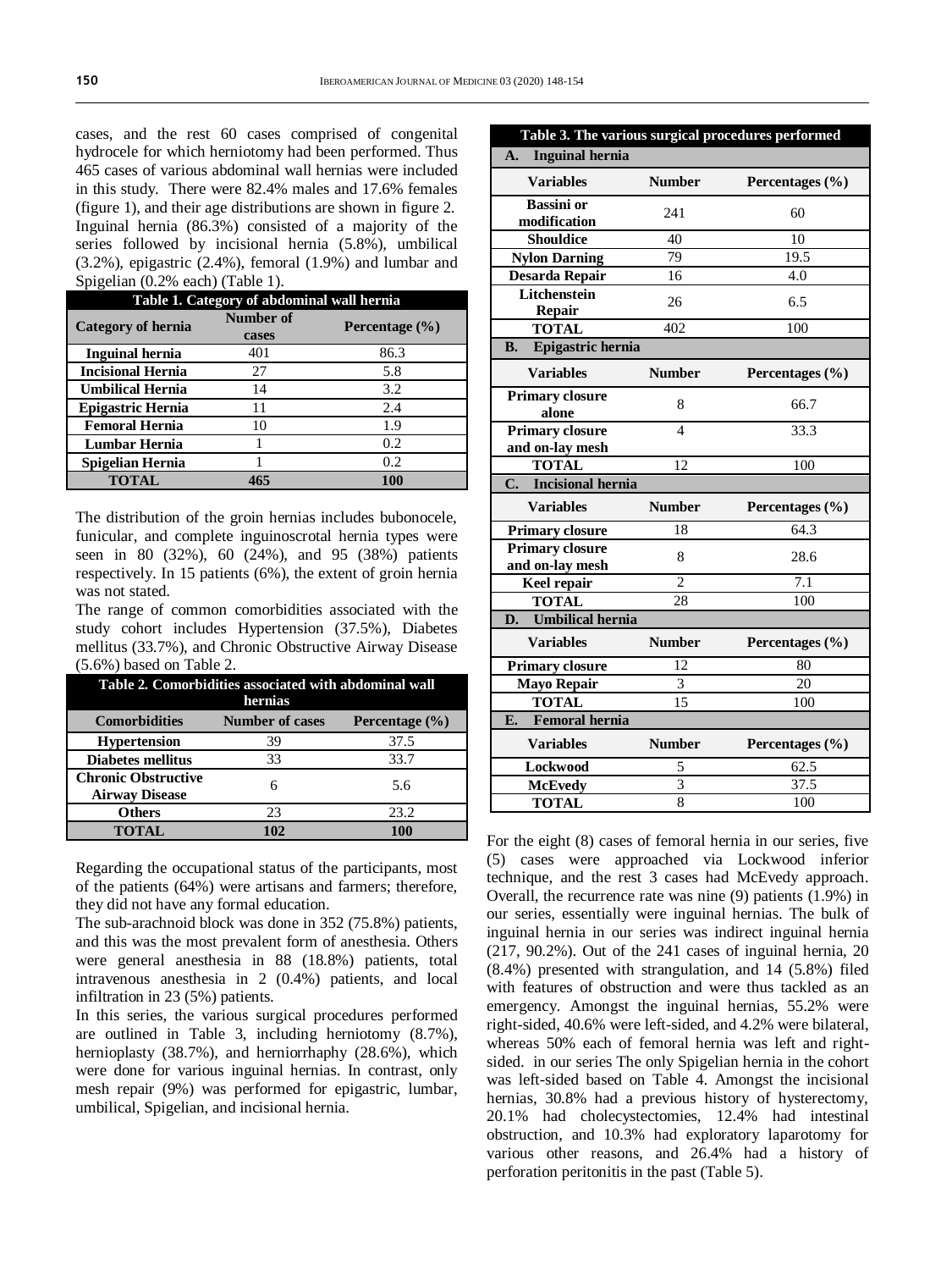| Table 4. Laterality of various types of hernia |                   |              |                |
|------------------------------------------------|-------------------|--------------|----------------|
| <b>Type</b>                                    | Bilateral $(\% )$ | Left $(\% )$ | $Right($ % $)$ |
| Femoral                                        | 0(0)              | 5(50)        | 5(50)          |
| <b>Inguinal</b>                                | 17(4.2)           | 163(40.6)    | 221(55.2)      |
| Lumbar                                         | 0(0)              | 0(0)         | 1(100)         |
| <b>Spigelian</b>                               | )(O)              | 1(100)       | 0(0)           |
| <b>TOTAL</b>                                   |                   | 169          | フフフ            |

| Table 5. Previous surgeries for incisional hernia |                    |                    |  |
|---------------------------------------------------|--------------------|--------------------|--|
| <b>Previous surgeries</b>                         | Number of<br>cases | Percentage $(\% )$ |  |
| <b>Hysterectomy</b>                               | 8                  | 30.8               |  |
| <b>Perforation Peritonitis</b>                    |                    | 26.4               |  |
| Cholecystectomies                                 | 6                  | 20.1               |  |
| <b>Intestinal Obstruction</b>                     | 3                  | 12.4               |  |
| <b>Exploratory</b><br>Laparotomy                  |                    | 10.3               |  |
| <b>TOTAL</b>                                      | 27                 | 10C                |  |

#### **4. DISCUSION**

In this series, the plethora of clinical profile of external abdominal wall hernia is similar to what obtain in other previous studies [30-32]. Essentially, abdominal wall hernia repair constitutes a significant proportion of surgical workload in many centers in Africa [31- 35].

Furthermore, from our study, we found a male preponderance concerning hernia presentations, whereby the male to female ratio is 4.6: 1 (82% to 12%). In another study, Gupta *et al.* [15, 36] reported 96% of male incidence. In contrast, Charles *et al.* [15, 37], in a study from Nepal, reported 93.2% of male preponderance in their education, which is similar to our findings. These reports concurred with the available body of evidence, which showed that more male is readily affected by external abdominal wall hernia in general. Because of several reasons including i) the anatomical difference in the pelvis between male and female demonstrating significant variation in the musculo-facial structure of the lower abdomen, coupled with ii) the varied descent of the gonads from their original embryonic retroperitoneal location [15, 38]. Besides, the male group usually engages in very strenuous activities, predisposing them to develop hernias, especially the inguinal type compare to their female counterparts [15, 38]. The later descent of the right testes and a higher incidence of failure of closure of processus vaginalis are factors usually described as responsible for the preponderance of the disease on the right [31, 39].

In a related development, our result showed that inguinal hernias comprised 86.3% of all abdominal wall hernias, which is similar to the 75% and 76.1% reported by Garba [10, 30] and Mabula *et al.* [3, 30] from Zaria (in Nigeria) and Tanzania, respectively. Meanwhile, inguinal hernia repair is one of the most frequently done procedures and contributes significantly to the surgical workload in many centers [4, 10, 30].

Some authors submitted that there is a robust association of inguinal hernia and low socioeconomic status. The opinion is based on the fact that inguinal hernia has been reported to be more prevalent in people of low socioeconomic class [30, 39]. The majority of our patients were artisans and farmers with no formal education confirming this submission. Other works of literature have reported a similar observation previously [30, 37-40]. A compelling implication of the preceding is that consequent to financial constraint and a lack of awareness, most of our patients tend to present late with a giant inguinoscrotal hernia in our developing country settings [30, 40-43].

In this study, most of our patients presented late after the onset of their symptoms resulting in complicated inguinoscrotal hernia similar to what was earlier described by other authors [7, 44, 45]. The other reasons for late presentations were well analyzed in an exhaustive study by Alegbeleye BJ [45] and Naeder *et al.* [7]. These factors include poverty, long-distance to care centers, scarce infrastructure, and poor health-seeking behavior," [46-48]. "This delay in presentation and surgical intervention frequently results in the relatively poor surgical outcome and prolong hospital stay" [46-48].

In a related development, Ayandipo *et al.* [2] in their study reported a comorbidity rate of 17.0%, while Mabula and Chalya [3] submitted a comorbidity rate of 16.8%; both rates are comparable to our finding of 22.0%. We equally observed that hypertension ranked highest in our review, similar to what was obtained by Ayandipo *et al.* but opposed to a chronic chest infection in Mabula and Chalya study [2, 3].

Complete inguinoscrotal hernia remains relatively common in our setting, therefore present in most of our patients. Meanwhile, the pick-up rate for incisional hernia is 5.8%, similar to 6-10% reported in the western countries [2, 19], but relatively higher than the estimated (1-4%) rates reported by other works of literature in Africa [2, 10, 49]. From our report, complications following obstetric and gynecologic surgical procedures are responsible for most incisional hernia in our series, this concurred with reports submitted by authors from south-western Nigeria [2, 50]. The umbilical hernia rate of 3.2% was within the 3-15% range quoted by other authors in sub-Saharan Africa [2, 32, 51].

Furthermore, in this series, the entire cases were managed by open herniorrhaphy technique, which is similar to other reports in developing countries [6, 10, 30, 39]. The bulk of reports emanating from the sub-Sahara Africa suggest that the most frequently adopted procedure for inguinal hernia repair technique across the continent has been Bassini [30, 52]. Nonetheless, another author found Nylon darning as the predominant method of repair [30, 53]. Besides, this Nylon darning is relatively tension free because the posterior wall is repaired without forcefully opposing the tissues [30, 53]. Surprisingly, several reports supported the claim that the darning technique has the advantage of a short learning curve, particularly when compared to other popular non-prosthetic methods of repair [30, 54]. For this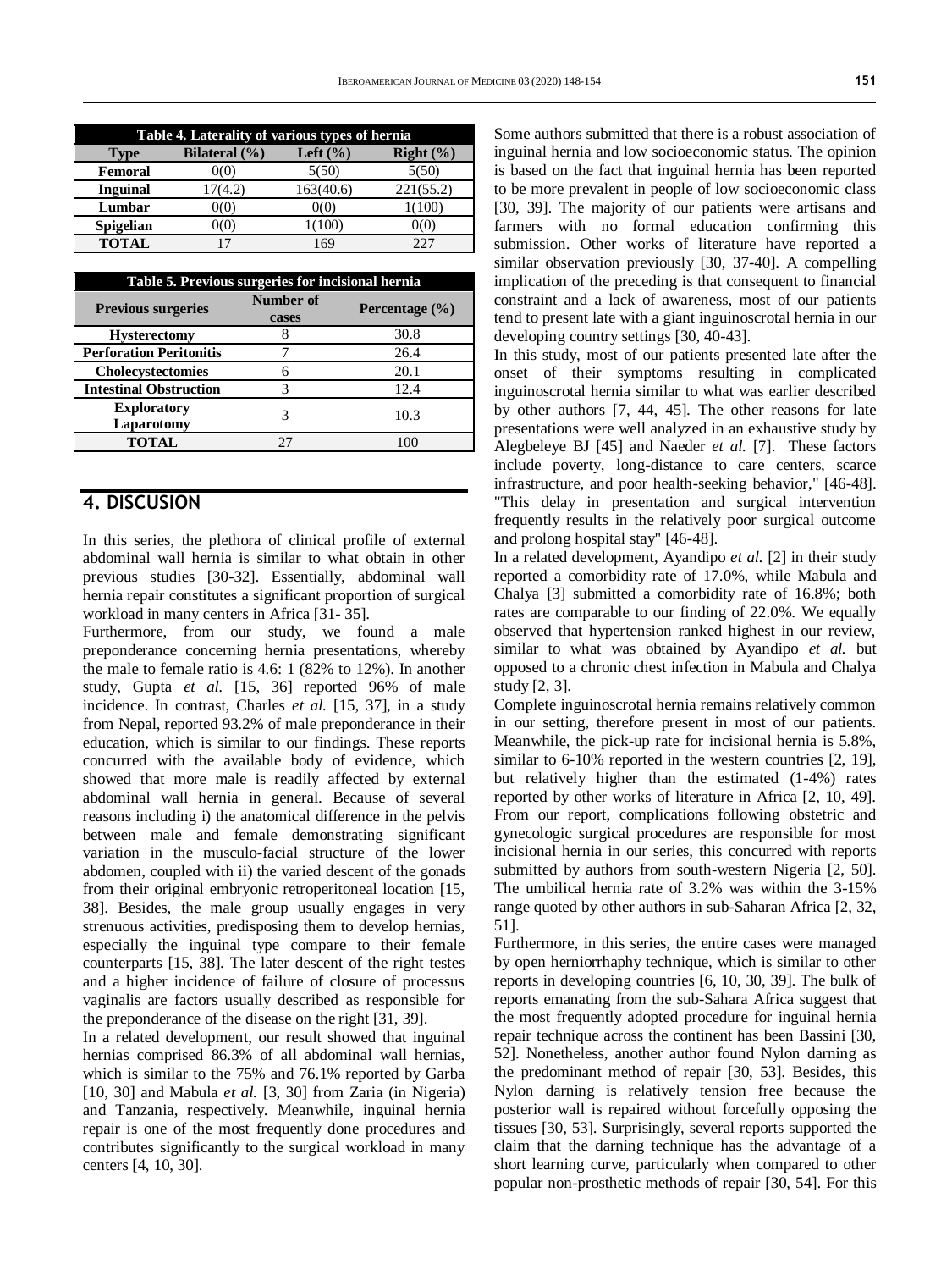reason, it is frequently performed by Surgical Doctors in training.

In addition to the previous, no laparoscopic repair was performed in this study, which is similar to other studies in most surgical facilities in our developing countries [6, 10, 30, 39]. Laparoscopic repair of external abdominal wall hernias, in general, is gaining momentum amongst General Surgeons worldwide. Evidence-based best practices in western countries suggest the superiority of Laparoscopic repair for treating inguinal hernias with the following range of benefits i)reduced morbidity, ii) shorter hospital stay, iii) accelerated recovery, and iv) earlier return to work [55-58]. It is envisaged that as the facilities and requisite expertise are gradually made available, therefore, as soon .this modality of hernia repair may become feasible in our locality [55-58].

Taking a critical look at the mode of anesthesia for herniorrhaphy is related to a) the physiological state of the patient, b) size of the hernia, and c) the extent of the perceived procedure, d) whether the procedure is day-case or not. [55-57]. Interestingly, day-case herniorrhaphy is generally adjudged as safe, feasible, and effective in our settings. Besides, they are usually associated with earlier ambulation when dealing with the uncomplicated averagesized hernia in a physiologically fit individual [55-58].

Moreover, in our series, the most frequently used anesthesia was spinal anesthesia, which was closely followed by general anesthesia. In any case, reflecting the resultant treatment of very large and complicated hernias, that is, in contrast to the exclusive use of local anesthesia with sedation in a series of 98 hernia repairs by McFarlane [55-58] working on small, uncomplicated inguinal hernias[57, 58].

In our series, the bowel resection rate was 12.8%, which is relatively lower than the estimated 21% reported by Ajao in Ibadan [57] and 15.9% reported in Bugando, Tanzania [2, 3]. The implication of this is that patients present relatively earlier now than in the preceding decades. Besides, the need for bowel resection is related to the time interval between the onset of acute symptoms and hospital presentation [2, 3]. The complication rate of 8.6% in this study is in concordance with other estimates of the range 4.2% to 12% in other series [59-61]. The complication rate was significantly higher in an emergency than elective herniorrhaphy.

Moreover, our finding of the median duration of hospital stay of 5.5 days is lower than the 7-9 days reported in other series [3, 6, 10]. The sole predictor of length of hospital stay was only emergency surgery, which implies that good outcome in hernia surgery is predicated on early elective patient presentation. There was no record of death related to herniorrhaphy in our study, which is a significant improvement when compared with other studies that reported a mortality rate in the range of 1-14% [6, 60].

#### **5. CONCLUSION**

The external abdominal wall hernia repair remains a significant burden to surgeons with attendant morbidity and mortality in our locality. Males were more commonly affected, and Bassini herniorrhaphy and modifications were the method of choice in the majority of cases operated. It advocated that early presentation and elective herniorrhaphy be encouraged to eliminate the risk associated with this condition.

Interestingly, Lichtenstein tension-free repair appears to be a choice technique among the open method of repair due to a significantly low recurrence rate. The adoption of newer modalities of care should be considered standard. However, in resource-constrained settings like ours in Cameroon, the goal should be to perform a skillful and technically effective technique. Also, it is critical to ensure adequate anesthesia for optimal post-operative pain control, coupled with minimal morbidity.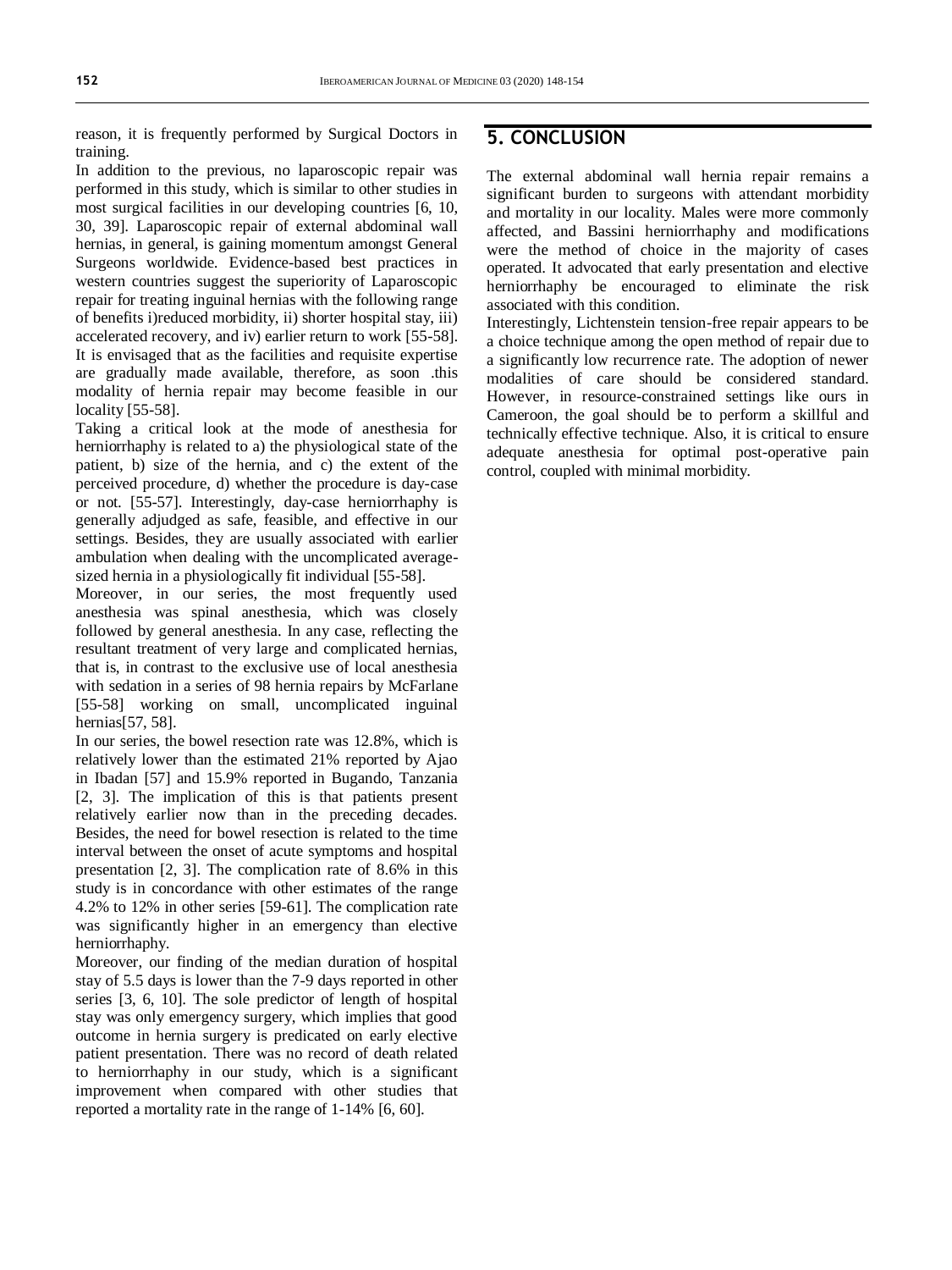#### **6. REFERENCES**

*1. Igwe PO, Dodiyi-Manuel A, Nwankwo NU. Hernia in South Southern Nigeria: Five Year Retrospective Study. IOSR-JDMS. 2016;15(9):96-111. doi: [10.9790/0853-15090296111.](https://pdfs.semanticscholar.org/03a7/e28fcfd5394f182a1cc88bf176a754c744c6.pdf)*

*2. Ayandipo OO, Afuwape OO, Irabor DO, Abdurrazzaaq AI. Adult Abdominal Wall Hernia in Ibadan. Annal Ibad Pg Med. 2015;13(2):94-9.*

*3. Mabula JB, Chalya PL. Surgical management of inguinal hernias at Bugando medical centre in North-Western Tanzania: our experience in a resource-limited setting. BMC Research. 2012;5: 585. doi[: 10.1186/1756-](https://doi.org/10.1186/1756-0500-5-585) [0500-5-585.](https://doi.org/10.1186/1756-0500-5-585)*

*4. Primatesia P, Golacre MJ. Inguinal hernia repair, incidence of elective and emergency surgery. Int J Epidemiol. 1996;25:835-9. doi[: 10.1093/ije/25.4.835.](https://doi.org/10.1093/ije/25.4.835)*

*5. El Rashied M, Widatalla AH, Ahmed ME. External strangulated hernia in Khartoum, Sudan. East Afr Med J. 2007;84:379-82. doi: [10.4314/eamj.v84i7.9545.](https://doi.org/10.4314/eamj.v84i7.9545)*

*6. Mbah N. Morbidity and mortality associated with inguinal hernia in North-Western Nigeria. West Afr J Med. 2007;26(2):88-92. doi: [10.4314/wajm.v26i4.28329.](https://doi.org/10.4314/wajm.v26i4.28329)*

*7. Naeder SB, Archampong EQ. Changing pattern of acute intestinal obstruction in Accra. West Afr J Med. 1993;12:82-8.* 

*8. Anumar SA, Ismail T. Abdominal wall hernias in Upper Egypt: A different spectrum. East Cent Afr J Surg. 2008;13(2):109-13.*

*9. Javid PJ, Brooks D. Hernias. In: Zinner M.J and Ashley SW, Editors. Maingots Abdominal Operations vol. 1, 11th ed. New York: McGrawHill; 2007;103-09.* 

*10. Garba ES. The pattern of adult external abdominal hernia in Zaria. Nig J Surg Res 2000;2(1):12-5. doi[: 10.4314/njsr.v2i1.12176.](https://doi.org/10.4314/njsr.v2i1.12176)*

*11. Sangwan M, Sangwan V, Garg M, Mahendirutta P, Garg U. Abdominal wall hernia in a rural population in India-is spectrum changing? Open J Epidemiol. 2013;3:135-8. doi: [10.4236/ojepi.2013.33020.](http://dx.doi.org/10.4236/ojepi.2013.33020)*

*12. Nordberg EM. Incidence and estimated needs of caesarean section, inguinal hernia repair and operation for strangulated hernia in rural Africa. Br Med J. 1994;289:92-3. doi[: 10.1136/bmj.289.6437.92.](https://doi.org/10.1136/bmj.289.6437.92)*

*13. Karatas T, Ozbag D, Kanlioz M. Retrospective analysis of inguinofemoral hernias. Medicine Science. 2020;9(1):86-9. doi: [10.5455/medscience.2019.08.9142.](https://www.researchgate.net/deref/http%3A%2F%2Fdx.doi.org%2F10.5455%2Fmedscience.2019.08.9142?_sg%5B0%5D=aE41KRtD1BctYvblHn0sdU_Hq1B4Vtta6TzonWLVb16xjcgFjgReDf_2fyzIZfyUmQLaVwhRPfSn9dmipM7EbZfvGQ.X-eZfhN8NftxW89GbpFU7LvV-tfLQJbx_925i5Q1KL9OO85_CQDGgnbLqk_S6RV8oILAxy1kq8_SA_3pq_5hoA)*

*14. Rutkow IM. A selective history of groin hernia surgery in the early 19th Century: The anatomic atlases of Astley Cooper, Franz Hesselbach, Antonio Scarpa, and Jules-Germain Cloquet. Surg Clin North Am. 1998;78:921-40. doi: [10.1016/S0039-6109\(05\)70362-5.](https://doi.org/10.1016/S0039-6109(05)70362-5)*

*15. Pradeep G, Bishowdeep T. Pattern of Abdominal Wall Hernia attended in Fishtail Hospital, Pokhara, Nepal. J Chitwan Med Coll. 2018;8(24):32-6. doi: [https://doi.org/10.3126/jcmc.v8i2.23735.](https://doi.org/10.3126/jcmc.v8i2.23735)*

*16. Brunicardi FC, Andersen DK, Billiar TR, Dunn DL, Hunter JG, Matthews JB, et al.Schwartz's principles of surgery. 10th ed. New York: McGraw-Hill; 2014.* 

*17. Williams NS, O'Connel PR, McCaskie A. Bailey and Love's Short practice of surgery 27th ed. CRC Press; 2018.*

*18. Schools IG, Van Dijkman B, Butzelaar RM, Van Geldere D, Simons MP. Inguinal hernia repair in Amsterdam region. Hernia. 2001;5(1):37-40. doi: [10.1007/bf01576163.](https://doi.org/10.1007/bf01576163)*

*19. Kingsnorth AN, LeBlanc KA. Management of abdominal hernias. 3rd ed. New York: Edward Arnold; 2003.*

*20. Gulzar MR, Iqbal J, Ul haq MI, Afzal M. Darning versus Bassini repair for inguinal hernia; a prospective comparative study. Prof Med J. 2007;14(1):128-33.*

*21. Maggiore D, Muller G, Hafanki J. Bassini versus Lichtenstein: Two basic techniques for inguinal hernia repair. Hernia. 2001;5(1):21-4. doi: [10.1007/bf01576160.](https://doi.org/10.1007/bf01576160)*

*22. Watkin D, Kirk R. Abdominal wall and groin. In: Kirk RM, editor. General Surgical Operations. 4th ed. New York: Churchill Living Stone; 2000:117-40.*

*23. Lal P, Kajla RK, Chander J, Saha R, Ramteke VK. Randomized controlled study of laparoscopic total extraperitoneal versus open Lichtenstein inguinal hernia repair. Surg Endosc. 2003;17(6):850-6. doi[: 10.1007/s00464-002-](https://doi.org/10.1007/s00464-002-8575-6) [8575-6.](https://doi.org/10.1007/s00464-002-8575-6)*

*24. EU Hernia Trialists Collaboration. Repair of groin hernia with synthetic mesh: meta-analysis of randomized controlled trials. Ann Surg 2002;235(3):322-32. doi[: 10.1097/00000658-200203000-00003.](https://doi.org/10.1097/00000658-200203000-00003)*

*25. EU Hernia Trialists Collaboration. Mesh compared with non-mesh methods of open groin hernia repair: systematic review of randomized controlled trials. Br J Surg. 2000;87:854-9. doi[: 10.1046/j.1365-](https://doi.org/10.1046/j.1365-2168.2000.01539.x) [2168.2000.01539.x.](https://doi.org/10.1046/j.1365-2168.2000.01539.x)*

*26. Baloch M, Shaikh SM, Bhatti Y, Shaikh GS, Deenari RA. Moloney darn repair: versus Lichtenstein mesh repair: comparison of cost effectiveness & complications. Med Channel. 2010;16(1):81-3.*

*27. Rai S, Chandra SS, Smile SR. A study of the risk of strangulation and obstruction in groin hernias. Aust N Z J Surg. 1998;68:650-4. doi: [10.1111/j.1445-2197.1998.tb04837.x.](https://doi.org/10.1111/j.1445-2197.1998.tb04837.x)*

*28. Ohene-Yeboah M. Strangulated external hernias in Kumasi. West Afr J Med. 2003;22:311-3. doi[: 10.4314/wajm.v22i4.28053.](https://doi.org/10.4314/wajm.v22i4.28053)*

*29. Jaenigen BM, Hopt UI, Obermaier R. Inguinal hernia mesh or no mesh in open repair? Zentralbl Chir. 2008;133:440-5. doi[: 10.1055/s-2008-1076955.](https://doi.org/10.1055/s-2008-1076955)*

*30. Dodiyi-Manuel A, Wichendu PN. Inguinal Hernias in a Tertiary Hospital in South-South Nigeria. J Adv Med Med Res. 2018;25(9):1-6. doi: [https://doi.org/10.9734/JAMMR/2018/38103.](https://doi.org/10.9734/JAMMR/2018/38103)*

*31. Horharin P, Wilasrusmee C, Cherudchayaporn K, Pinyaku N, Phanpradi O, Phromsopha N.. Comparative study of tailor-made plug herniorraphy versus Lictenstein herniorraphy versus Bassini operation: a prospective clinical trial Asian J Surg. 2006;29(2):74-8. doi[: 10.1016/S1015-](https://doi.org/10.1016/S1015-9584(09)60111-1) [9584\(09\)60111-1.](https://doi.org/10.1016/S1015-9584(09)60111-1)*

*32. Cheek CM. Inguinal hernia repair: incidence of elective and emergency surgery. Int J Epidemiol. 1997;26(2):459-61. doi[: 10.1093/ije/26.2.459.](https://doi.org/10.1093/ije/26.2.459)*

*33. Berliner SD. When is surgery necessary for groin hernias? Postgrad-Med. 1990;87:149-52. doi[: 10.1080/00325481.1990.11704529.](https://doi.org/10.1080/00325481.1990.11704529)*

*34. Sanjay P, Woodward A. Inguinal hernia repair: local or general anaesthesia? Ann R Coll Surg Engl. 2007;89:497-503. doi: [10.1308/003588407X202056.](https://dx.doi.org/10.1308%2F003588407X202056)*

*35. Menakuru SR, Phillip T, Ravindranath N, Fisher PW. Outcome of inguinal hernia repair at rural hospitals in northern Scotland. Surgeon. 2006;4:343-5. doi[: 10.1016/s1479-666x\(06\)80109-5.](https://doi.org/10.1016/s1479-666x(06)80109-5)*

*36. Gupta DK. Inguinal hernia in children: an Indian experience. Pediatr Surg Int. 1993;8:466-8.*

*37. Charles NR. A two year retrospective study of congenital inguinal hernia at western regional hospital, Nepal. J Nep Med Assoc. 2000; 39(133):172-5. doi: [https://doi.org/10.31729/jnma.687.](https://doi.org/10.31729/jnma.687)*

*38. Bendavid R, Abrahamson J, Arregui ME, Flament JB, Phillips EH. Abdominal wall hernias, principles and management.1st ed. New York: Springer verlag; 2001.*

*39. Osifo OD, Amusan TI. Outcome of giant inguinoscrotal hernia repair with lidocaine anaesthesia. Saudi Med J. 2010;31:53-8.*

*40. Álvarez JA, Baldonedo RF, Bear IG, Solis JAS, Alvares P, Jorge JI. Incarcerated groin hernias in adults: presentation and outcome. Hernia 2004;8:121-6. doi[: 10.1007/s10029-003-0186-1.](https://doi.org/10.1007/s10029-003-0186-1)*

*41. Awojobi OA, Ayatunde AA. Inguinal hernia in Nigeria. Trop Doct. 2004;34:180-1. doi[: 10.1177/004947550403400322.](https://doi.org/10.1177/004947550403400322)*

*42. Nathan JD, Pappas TN. Inguinal hernia: an old condition with new solution. Ann Surg. 2003; 238(6 Suppl):S148-57. doi: [10.1097/01.sla.0000097796.63010.e8.](https://doi.org/10.1097/01.sla.0000097796.63010.e8)*

*43. Nesterenko IVA, Shovskii OL. Outcome of treatment of incarcerated hernia. Khirurgiia (Mosk). 1993;9:26-30.*

*44. Ashindoitiang JA, Ibrahim NA, Akinlolu OO. Risk factors for inguinal hernia in adult male Nigerian: A case control study. International Journal of Surgery 2012;10: 364-7. doi: doi: 10.1016/j.ijsu.2012.05.016.*

*45. Alegbeleye BJ. The Current Spectrum of Intestinal Obstruction at a Mission Hospital in Northwestern Cameroon. CPQ Medicine. 2019;5(5):1-14.*

*46. Ntakiyiruta G, Mukarugwiro B. Pattern of intestinal obstruction at Kibogola Hospital, a Rural Hospital in Rwanda. East Cent Afr J Surg. 2009;14(2):103-8.*

*47. McConkey SJ. Case series of acute abdominal surgery in rural Sierra Leone. World J Surg. 2002;26(4):509-13. doi[: 10.1007/s00268-001-0258-2.](https://doi.org/10.1007/s00268-001-0258-2)*